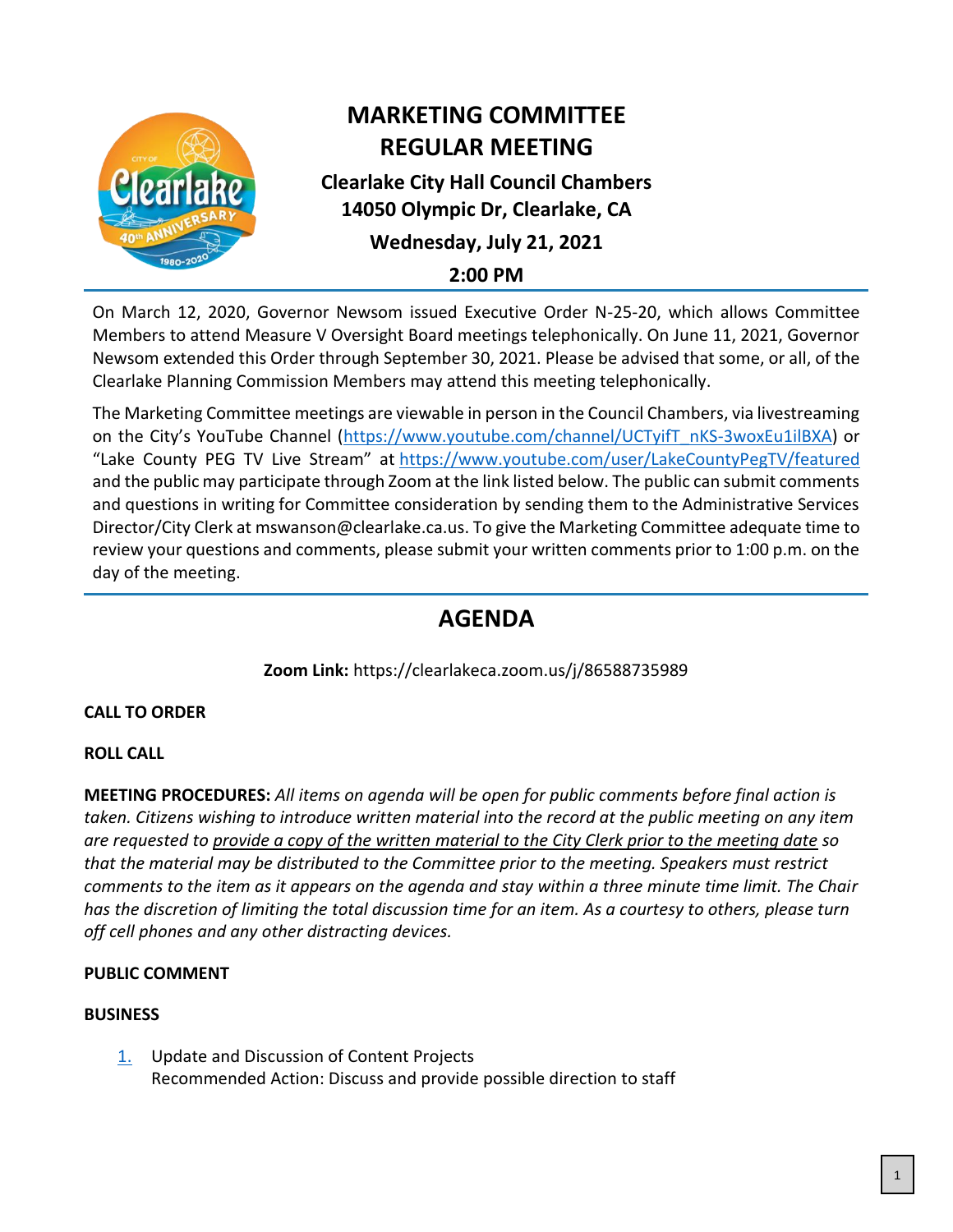- [2.](#page-3-0) Discussion on Beautification Projects Recommended Action: Discuss and provide possible direction to staff
- [3.](#page-4-0) Update and Discussion of Event Projects Recommended Action: Discuss and provide possible direction to staff

## **CITY MANAGER AND MEMBER REPORTS**

### **FUTURE AGENDA ITEMS**

#### **ADJOURNMENT**

### **AMERICANS WITH DISABILITY ACT (ADA) REQUESTS**

If you need disability related modification, including auxiliary aids or services, to participate in this meeting, please contact Melissa Swanson, Administrative Services Director/City Clerk at the Clearlake City Hall, 14050 Olympic Drive, Clearlake, California 95422, phone (707) 994-8201, ext 106, or via email at mswanson@clearlake.ca.us at least 72 hours prior to the meeting, to allow time to provide for special accommodations.

### **AGENDA REPORTS**

Staff reports for each agenda item are available for review at www.clearlake.ca.us. Any writings or documents pertaining to an open session item provided to a majority of the Committee less than 72 hours prior to the meeting, shall be made available for public inspection on the City's website at www.clearlake.ca.us.

POSTED: July 16, 2021

Melissa Swanson, Administrative Services Director/City Clerk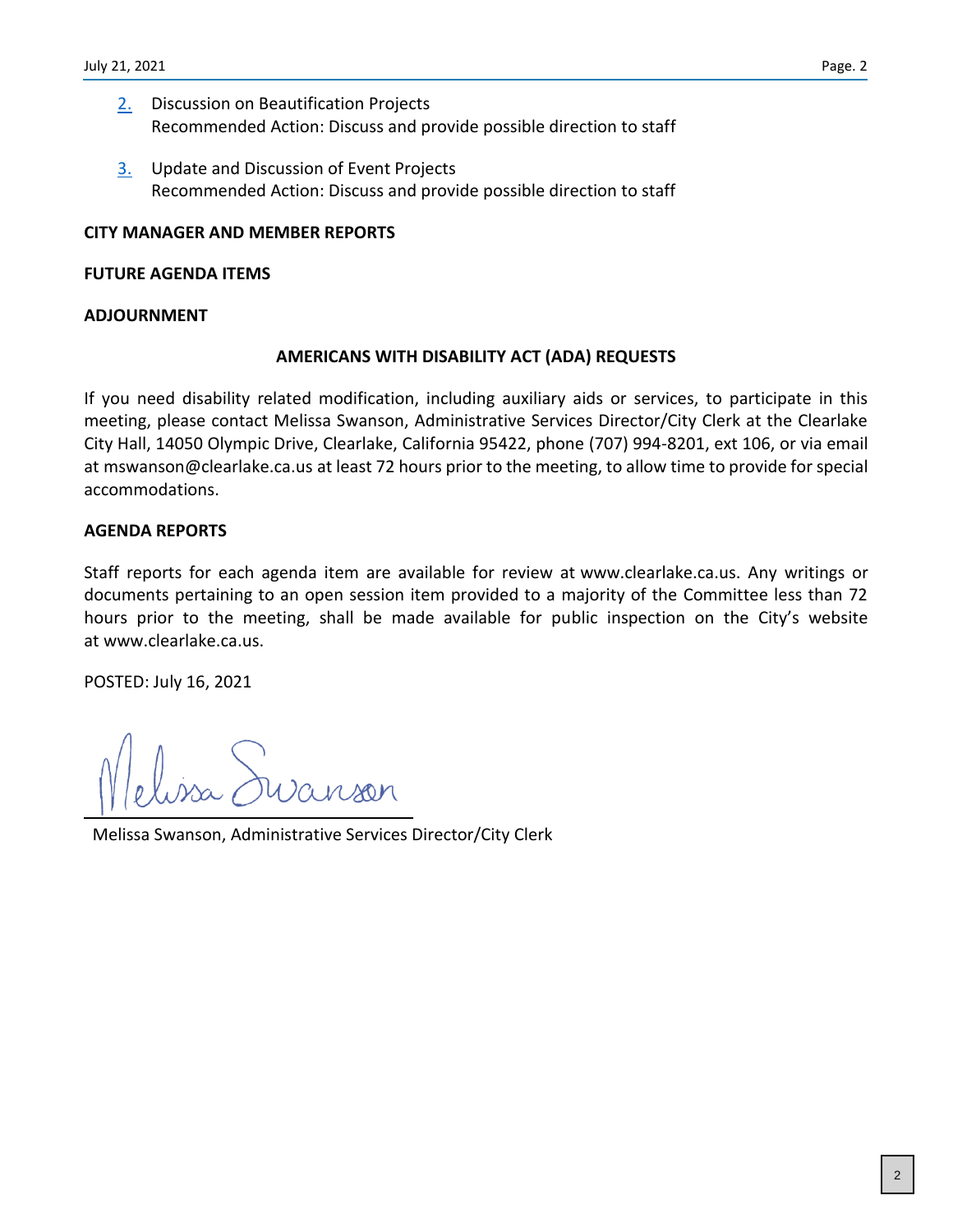<span id="page-2-0"></span>

| <b>Content, Promotion and Small Business Sub-group</b> |                        |                     |              |                       |                            |          |              |
|--------------------------------------------------------|------------------------|---------------------|--------------|-----------------------|----------------------------|----------|--------------|
| <b>Project Name</b>                                    | Category               | <b>Project Lead</b> | Contributing |                       | <b>Asset Type Category</b> | Assigned | <b>Draft</b> |
| Business and Tourism Map Refresh                       | <b>Small Business</b>  | David Claffey       |              | Print                 | Channel                    |          |              |
| <b>Downtown Clearlake Refresh</b>                      | Event Marketing        | David Claffey       |              | Digital               | Channel                    |          |              |
| <b>Email Distribution List</b>                         | <b>Event Marketing</b> |                     |              | Digital               | Channel                    |          |              |
| Print Distribution List                                | <b>Event Marketing</b> |                     |              | Print                 | Channel                    |          |              |
| <b>Business Profile</b>                                | Content                |                     |              | Article               | <b>Business Profile</b>    |          |              |
| 1Team1Dream 2021                                       | <b>Small Business</b>  |                     |              | Digital               | Channel                    |          |              |
| Organization Content Solicitation Program              | Content                |                     |              | Digital/Print         |                            |          |              |
| Photo contests                                         | Content                |                     |              | Digital/Print         |                            |          |              |
| Investor Attraction/Home Development/City S Content    |                        |                     |              | Digital/Print         |                            |          |              |
| Chamber Welcome Packets                                | Content                | Chelsea Raff        |              | Digital/Print Channel |                            |          |              |
|                                                        |                        |                     |              |                       |                            |          |              |

| Blog    | <b>Business Profile</b> |
|---------|-------------------------|
| Video   | <b>Activities</b>       |
| Podcast | People                  |
| Social  | Outdoors                |
| Article |                         |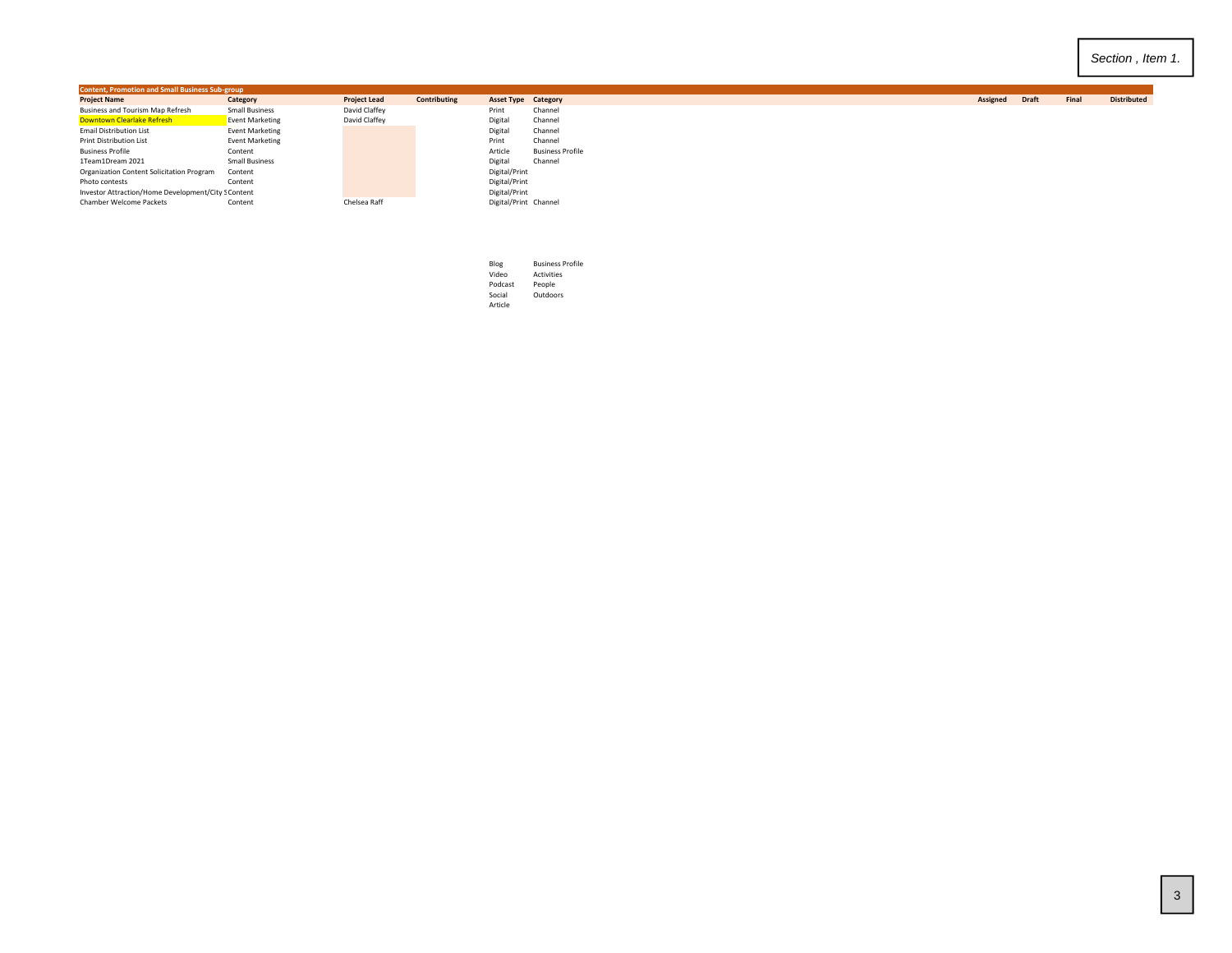<span id="page-3-0"></span>

| <b>Beautification Sub-group</b>       |                |                         |                            |                                                                                                                                                                                                             |                                   |                   |                       |          |              |       |                    |
|---------------------------------------|----------------|-------------------------|----------------------------|-------------------------------------------------------------------------------------------------------------------------------------------------------------------------------------------------------------|-----------------------------------|-------------------|-----------------------|----------|--------------|-------|--------------------|
| <b>Project Name</b>                   | Category       | <b>Project Lead</b>     | Contributing               | <b>Project Log</b>                                                                                                                                                                                          | <b>Working Link</b>               | <b>Final Link</b> | <b>Important Date</b> | Assigned | <b>Draft</b> | Final | <b>Distributed</b> |
| <b>Storefront Art</b>                 | Beautification | Chelsea Raff            | Kristina Nelson            | 1/20: Chelsea Presented Idea based on Russian River Concept. Next step to identify addresses and<br>contact info for potental shop owners.                                                                  | https://russianriver.com/artwork/ |                   |                       |          |              |       |                    |
|                                       |                |                         |                            | 1/20: Four total Scuptures, 3 carved in wood. Still in progress. 1 formed from metal. Alan and Bruno<br>walked. Locations will be Redbud, Highland and two in Austin (Park and Beach). Goal to be installed |                                   |                   |                       |          |              |       |                    |
| <b>Fish Statues</b>                   | Beautification | Bruno Sabatier          | <b>Arts Council/Artist</b> | before Memorial Dav                                                                                                                                                                                         |                                   |                   | Memorial Day Weekend  |          |              |       |                    |
| 2021 Mural                            | Beautification | Bruno Sabatier          | Arts Council               |                                                                                                                                                                                                             |                                   |                   |                       |          |              |       |                    |
| Light Pole Banner                     | Beautification | David Claffev           | <b>Bruno Sabatier</b>      |                                                                                                                                                                                                             |                                   |                   |                       |          |              |       |                    |
| Poetry Boxes                          | Beautification | Georgina Marie Guardado |                            |                                                                                                                                                                                                             |                                   |                   |                       |          |              |       |                    |
| <b>Downtown Strategies</b>            | Beautification |                         |                            | 3/4: Downtown strategies to be reviewed and implemented                                                                                                                                                     |                                   |                   |                       |          |              |       |                    |
| <b>Clearlake BioDiversity Project</b> | Beautification | Susan Bloomquist        |                            | 3/4: Susan to present to the committee in March                                                                                                                                                             |                                   |                   |                       |          |              |       |                    |